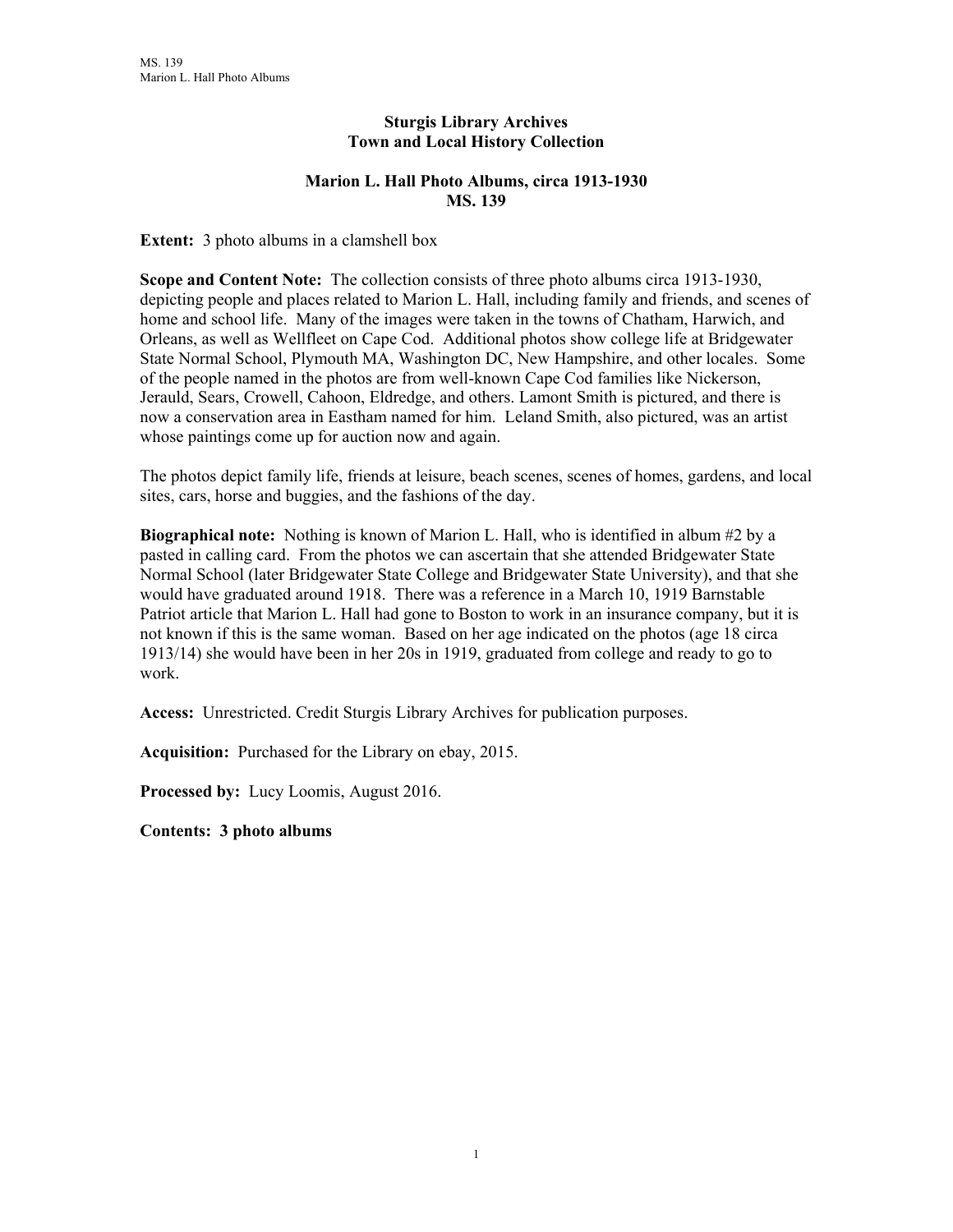# **Album 1 – Circa 1913**

Uncle Jim and Pony

Uncle Rob Yours Truly

| <b>People Identified</b><br>Adeline<br>Alexander, Mrs.<br><b>Aunt Becky</b><br>Aunt Emma<br>Aunt Phen<br><b>Bess</b><br>Bob<br>Buster (dog)<br>Chase, Mrs.<br>Dick<br>Doggett, Miss<br>Dot<br>Fido<br>Gersh<br>Grandma<br>Helen<br>Hope<br>John<br>Marion<br>Mary<br>Mildred<br>Millard<br>Min<br>Muriel<br>Nol<br>Normalites<br>Peg<br>Pig<br>Pony<br>Sib<br>Sig | <b>Places Identified</b><br>Bridgewater State Normal School<br>Flower garden<br>Harwich High School (HHS)<br>House<br>Indian Tents at Plymouth<br>Mayflower<br>Pilgrim Monument<br>Plymouth, MA<br>The Store<br>Woodward (Bridgewater State Normal<br>School) |
|-------------------------------------------------------------------------------------------------------------------------------------------------------------------------------------------------------------------------------------------------------------------------------------------------------------------------------------------------------------------|---------------------------------------------------------------------------------------------------------------------------------------------------------------------------------------------------------------------------------------------------------------|
|                                                                                                                                                                                                                                                                                                                                                                   |                                                                                                                                                                                                                                                               |
|                                                                                                                                                                                                                                                                                                                                                                   |                                                                                                                                                                                                                                                               |
| Sis                                                                                                                                                                                                                                                                                                                                                               |                                                                                                                                                                                                                                                               |
| Swanie                                                                                                                                                                                                                                                                                                                                                            |                                                                                                                                                                                                                                                               |
| Ted                                                                                                                                                                                                                                                                                                                                                               |                                                                                                                                                                                                                                                               |
| Teddy                                                                                                                                                                                                                                                                                                                                                             |                                                                                                                                                                                                                                                               |
| Uncle Jim                                                                                                                                                                                                                                                                                                                                                         |                                                                                                                                                                                                                                                               |
|                                                                                                                                                                                                                                                                                                                                                                   |                                                                                                                                                                                                                                                               |

#### 2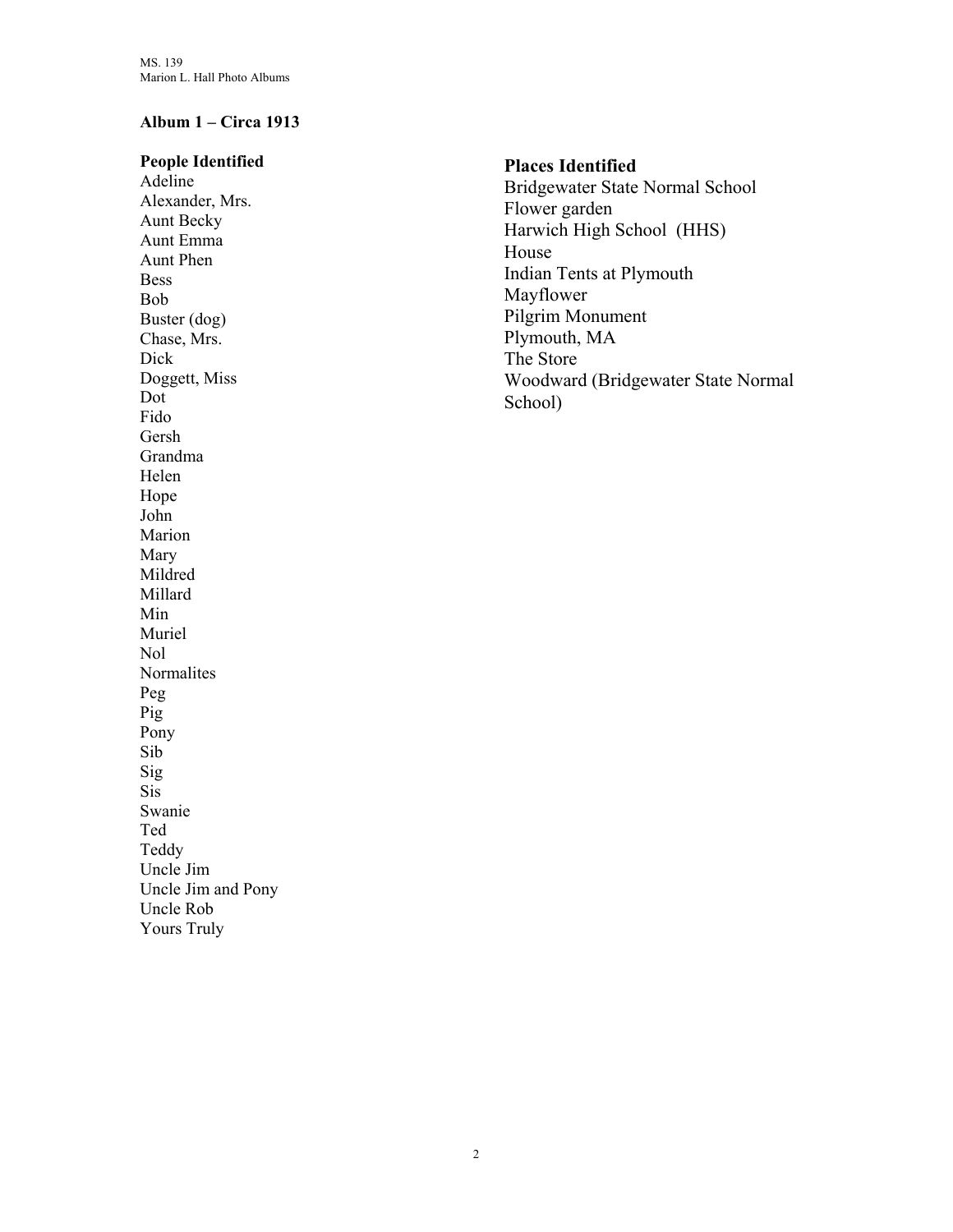## **Album 2 Circa 1914-1920**

### **People Identified**

Abbie Ann Annie Armstrong, Marguerite Aunt Grace Aunt Phen Aunt Rizzie Bachos (?) Bassett, Erline Baxter, Albert Baxter, Marcus Beck, Joshua S., Jr. Berg, Eleanor Blanche Brooks, Doris Brooks, Oren Brownie Bruce (dog) Burke, Alice Cahoon, Mercie A Chamberlin, Ethel Charlie Chase, Minnie Christine N. Clara Clarke, Warren **Corbett** Corliss, Donna Cousin John Crowell, Marion Hollis Dad Davis, Mrs. Dewey (Horse) Doris Edwards, General Eldredge, Marjorie Ellis, Harold Flora N. Gertrude Gram Hall, Clarence Hall, Lillian Hall, Marian L. Hannah Harriman, Marjorie Helen Holmes, Anne

Inman, Brownie Inman, C. T. Jerauld, Helen Jerauld, Mrs. E. E. Johnston, Bobbie Johnston, Robert Jones, Madeline M. Joshua Kathleen Kendrick, Bernice Kendrick, Lucille Laconte, Elmer J. Laker, "Jack" Lawrence Lebovitz, "Little Joe" Lillian Lucille Marines at Wellfleet Radio Station Marjorie Mary Metcalf Paul H. Millard Minnie Mit Morris, Annie Nichols, Mandie (?) Nickerson, Fran Nickerson, Flora Nickerson, Flora Nickerson, Gertrude Nickerson, Gladyce Nickerson, Mrs. Eugene Nickerson, Theodore Nickerson, Vernon Nickerson, Winifred Nip Park, Gussie Peggy Phillips, Norwell Pierce, Clara Potter, Patia Reardon (?) Ryder, Ted Sarah Satch Sis

Smith, Lamont Sylvia Three Nuts Underwood, Eleanor Weiler, Chas. Williams, Eleanor Young, Mary

## **Places Identified**

26th V. D. Parade A. L. Weekes woodpile Harwich Barnstable Fair Botanical Gardens, Washington DC Bureau of Agriculture, Washington DC Cedar Island Camp Chatham Chatham Naval Air Station Chatham Radio Station Chatham Radio Station Cranberry pickers Fenway Harwich Harwich High School Independence Hall, Philadelphia, PA Millard Peach Orchard Noreumbega Park (Boston) **Orleans** Pleasant Bay Pleasant Lake Harwich Potomoc River Residence of Owen Brooks, Marlboro Street in Philadelphia Swifts Beach Washington Monument, Washington DC Wellfleet Radio Station